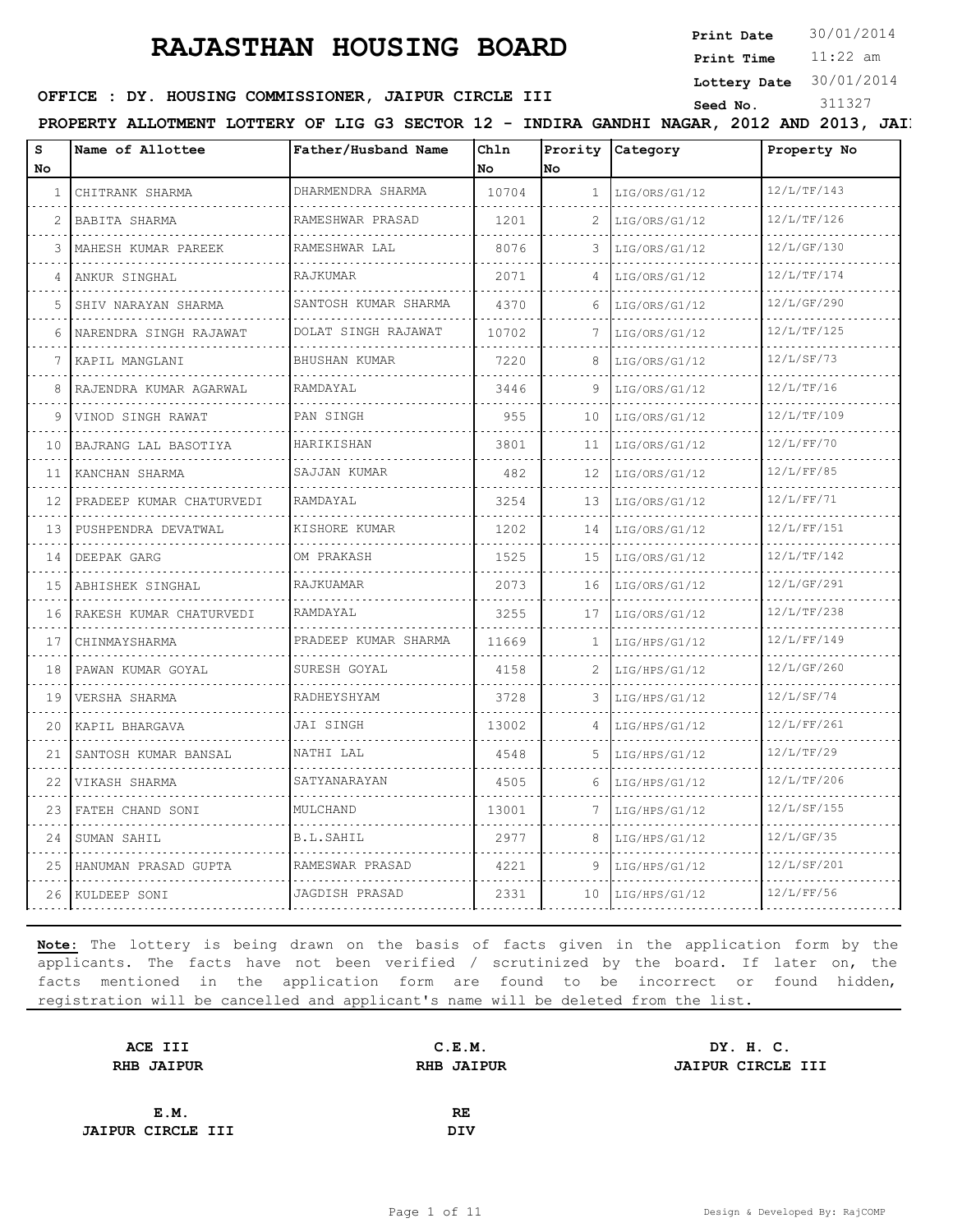**Print Date**  $30/01/2014$ 

11:22 am **Print Time Lottery Date** 30/01/2014

### **SEED OFFICE : DY. HOUSING COMMISSIONER, JAIPUR CIRCLE III** Seed No. 311327

PROPERTY ALLOTMENT LOTTERY OF LIG G3 SECTOR 12 - INDIRA GANDHI NAGAR, 2012 AND 2013, JAIP

| s<br>No | Name of Allottee          | Father/Husband Name        | Chln<br>No | Prority<br>No | Category           | Property No |
|---------|---------------------------|----------------------------|------------|---------------|--------------------|-------------|
| 27      | HARISH CHAND PUNIA        | MEDHA RAM JI POONIA        | 10023      | 11            | LIG/HPS/G1/12      | 12/L/TF/96  |
| 28      | SANJAY AGRAWAL            | SITARAM                    | 3256       | 12            | .<br>LIG/HPS/G1/12 | 12/L/GF/65  |
| 29      | MANISH KUMAR SINGH        | RAM BABU SINGH             | 285        | 13            | LIG/HPS/G1/12      | 12/L/FF/152 |
| 30      | SANJAY KUMAR MEENA        | GHANSHYAM MEENA<br>.       | 3100       | 14            | LIG/HPS/G1/12      | 12/L/FF/246 |
| 31      | JAYWANT NARUKA            | R.S.NARUKA                 | 881        | 15            | LIG/HPS/G1/12      | 12/L/SF/267 |
| 32      | ARCHANA SAJEYEN           | SAJEN B.                   | 1807       | 16            | LIG/HPS/G1/12      | 12/L/SF/137 |
| 33      | PRAKASH MATHUR            | CHAND NARAYAN              | 2761       | 17            | LIG/HPS/G1/12      | 12/L/SF/57  |
| 34      | <b>BONISARA</b>           | .<br>KAMAL BAHADUR         | 11728      | 18            | LIG/HPS/G1/12      | 12/L/FF/5   |
| 35      | VRAJAMOHAN NAGAR          | HANUMAN SAHAY NAGAR<br>.   | 10739      | 19            | LIG/HPS/G1/12      | 12/L/SF/75  |
| 36      | DEEPAK VYAS               | RAMESH CHANDRA VYAS<br>.   | 2048       | 20            | LIG/HPS/G1/12      | 12/L/TF/192 |
| 37      | VASUNDHARA KUMARI         | SULTAS SINGH               | 4122       | 22            | LIG/HPS/G1/12      | 12/L/TF/272 |
| 38      | CHINTU KUMAR              | RAM BABU SINGH             | 286        | 23            | LIG/HPS/G1/12      | 12/L/GF/34  |
| 39      | VIPIN                     | SATYANARAYAN               | 11752      | 25            | LIG/HPS/G1/12      | 12/L/FF/135 |
| 40      | CHETAN GAUD               | VIRENDER GAUD              | 9114       | 26            | LIG/HPS/G1/12      | 12/L/GF/36  |
| 41      | POOJA MISHRA              | BHARAT SHARMA<br>.         | 9742       | 27            | LIG/HPS/G1/12      | 12/L/TF/159 |
| 42      | AKSHYA KUMAR GUPTA        | RAJENDRA KUMAR             | 855        | 2             | LIG/ORS/G1/12      | 12/L/SF/188 |
| 43      | SUMAN PANWAR              | RAJENDRA KUMAR PANWAR<br>. | 6194       | 3             | LIG/ORS/G1/12      | 12/L/GF/33  |
| 44      | PRAMOD KUMAR SINGH        | SHIVMANGAL SINGH<br>.      | 3720       | 4             | LIG/ORS/G1/12      | 12/L/GF/162 |
| 45      | HIMANSHU SHEKHAR PARASHAR | SASHISEKHAR                | 8224       | $\mathbf{1}$  | LIG/HPS/G1/12      | 12/L/TF/237 |
| 46      | SACHIN RASTOGI            | NARENDRA KUMAR             | 1800       | 2             | LIG/HPS/G1/12      | 12/L/SF/26  |
| 47      | PRITI JHANVAR             | KRISHAN AVATAR             | 2295       |               | LIG/HPS/G1/12      | 12/L/FF/72  |
| 48      | MUKESH SHARMA             | <b>RAMKARAN</b>            | 1362       | 4             | LIG/HPS/G1/12      | 12/L/GF/193 |
| 49      | VIJENDRA KUMAR SHARMA     | MADAN LAL                  | 3652       | 5             | LIG/HPS/G1/12      | 12/L/TF/205 |
| 50      | SUMAN DEVNDA              | BAHADUR SINGH DEVNDA       | 840        | 6             | LIG/HPS/G1/12      | 12/L/TF/64  |
| 51      | MALKEET KAUR              | DELWAR SINGH               | 3645       | 7             | LIG/HPS/G1/12      | 12/L/FF/37  |
| 52      | SABNAM KHAN               | KAMRUDIN KHAN              | 5312       | 8             | LIG/HPS/G1/12      | 12/L/GF/19  |

| C.E.M.            | DY. H. C.         |
|-------------------|-------------------|
| <b>RHB JAIPUR</b> | JAIPUR CIRCLE III |
|                   |                   |
| RE                |                   |
| DIV               |                   |
|                   |                   |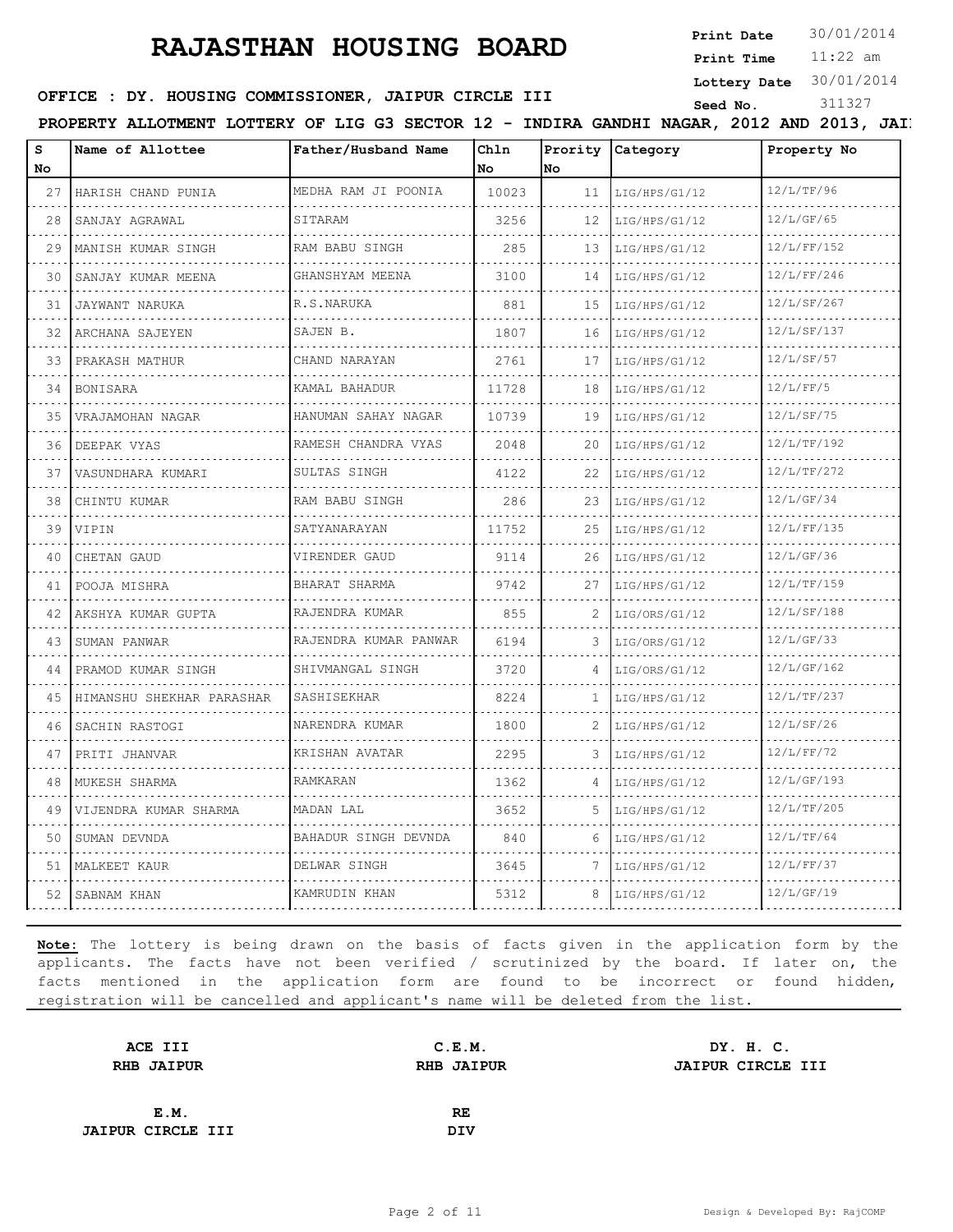**Print Date**  $30/01/2014$ 

11:22 am **Print Time Lottery Date** 30/01/2014

### **SEED OFFICE : DY. HOUSING COMMISSIONER, JAIPUR CIRCLE III** Seed No. 311327

PROPERTY ALLOTMENT LOTTERY OF LIG G3 SECTOR 12 - INDIRA GANDHI NAGAR, 2012 AND 2013, JAIP

| S<br>No | Name of Allottee           | Father/Husband Name   | Chln<br>No | Prority<br>No | Category           | Property No |
|---------|----------------------------|-----------------------|------------|---------------|--------------------|-------------|
| 53      | VIMAL SHARMA               | BABU LAL MEENA        | 11866      | 9             | LIG/HPS/G1/12      | 12/L/SF/252 |
| .<br>54 | .<br>SUMIT KUMAR SRIVASTAV | .<br>SATYA NARAYAN    | 915        | 10            | .<br>LIG/HPS/G1/12 | 12/L/FF/248 |
| 55      | AVDESH KUMAR SHARMA        | NIRMAL KUMAR SHARMA   | 2872       | 11            | LIG/HPS/G1/12      | 12/L/TF/189 |
| 56      | DEEPTI NARANG              | ASHOK KUMAR NARANG    | 5814       | 12            | LIG/HPS/G1/12      | 12/L/GF/258 |
| 57      | .<br>KRISHNA KUMAR YADAV   | GOPAL LAL             | 11710      | 13            | LIG/HPS/G1/12      | 12/L/TF/47  |
| 58      | KAMAL KIHSORE SHARMA       | PURAN MAL             | 6071       | 14            | LIG/HPS/G1/12      | 12/L/TF/222 |
| 59      | MADHAV SHARMA              | GHISI RAM SHARMA<br>. | 11047      | 1.5           | LIG/HPS/G1/12      | 12/L/TF/94  |
| 60      | SHILPI GARG                | DEEPAK AGRAWAL        | 5116       | 16            | LIG/HPS/G1/12      | 12/L/GF/178 |
| 61      | YATENDRA KUMAR             | OM PRAKASH            | 6657       | 17            | LIG/HPS/G1/12      | 12/L/SF/170 |
| 62      | KALPANA JAIN               | SHIVAL JAIN           | 3906       | $\mathbf{1}$  | LIG/ORS/G2/12      | 12/L/FF/181 |
| 63      | VIKRANT SHRIVASTAVA        | D.R.K. SRIVASTAVA     | 1979       | 2             | LIG/ORS/G2/12      | 12/L/FF/86  |
| 64      | JANKI                      | JAI KISHAN            | 10538      | 3             | LIG/ORS/G2/12      | 12/L/FF/23  |
| 65      | SOURABH TULSANI            | SEWARAM TULSANI       | 3436       |               | LIG/ORS/G2/12      | 12/L/FF/231 |
| 66      | MUNNI SHARMA               | SHANKER PRASAD        | 13129      | 5             | LIG/ORS/G2/12      | 12/L/SF/59  |
| 67      | NARENDER KUMAR YOGI        | KANHAYALALYOGI        | 3471       | 6             | LIG/ORS/G2/12      | 12/L/TF/13  |
| 68      | AKIL AHAMAD                | ATIK AHAMAD           | 2070       | 7             | LIG/ORS/G2/12      | 12/L/FF/21  |
| 69      | SURESH CHAND SHARMA        | RAMESH CHAND SHARMA   | 2533       | 8             | LIG/ORS/G2/12      | 12/L/SF/123 |
| 70      | KANTA                      | PURSHOTAM LAL         | 7165       | 9             | LIG/ORS/G2/12      | 12/L/GF/241 |
| 71      | VIKAS MANGNANI             | NARAYAN DAS           | 7221       | 10            | LIG/ORS/G2/12      | 12/L/FF/230 |
| 72      | MAHESH AGARWAL             | SITARAM AGARWAL       | 11227      | 11            | LIG/ORS/G2/12      | 12/L/SF/25  |
| 73      | SAROJ SAIN                 | BAJRANG LAL SAIN      | 6794       | 12            | LIG/ORS/G2/12      | 12/L/GF/132 |
| 74      | BDRI NARAYAN SHARMA        | JAGDISH NARAYAN       | 7506       | 13            | LIG/ORS/G2/12      | 12/L/FF/214 |
| 75      | BHAGWAN SIRWANI            | JAIRAM DAS SIRWANI    | 9399       | 14            | LIG/ORS/G2/12      | 12/L/FF/24  |
| 76      | NITYAPRAKASH SHARMA        | PRAMOD KUMAR          | 8888       | 15            | LIG/ORS/G2/12      | 12/L/SF/156 |
| 77      | <b>BABU LAL GUPTA</b>      | NARAYAN SAHAY         | 3628       | 16            | LIG/ORS/G2/12      | 12/L/SF/265 |
| 78      | AYUSH SAHAY                | RAM KRISHNA           | 2610       | 17            | LIG/ORS/G2/12      | 12/L/GF/83  |

| C.E.M.            | DY. H. C.         |
|-------------------|-------------------|
| <b>RHB JAIPUR</b> | JAIPUR CIRCLE III |
|                   |                   |
| RE                |                   |
| DIV               |                   |
|                   |                   |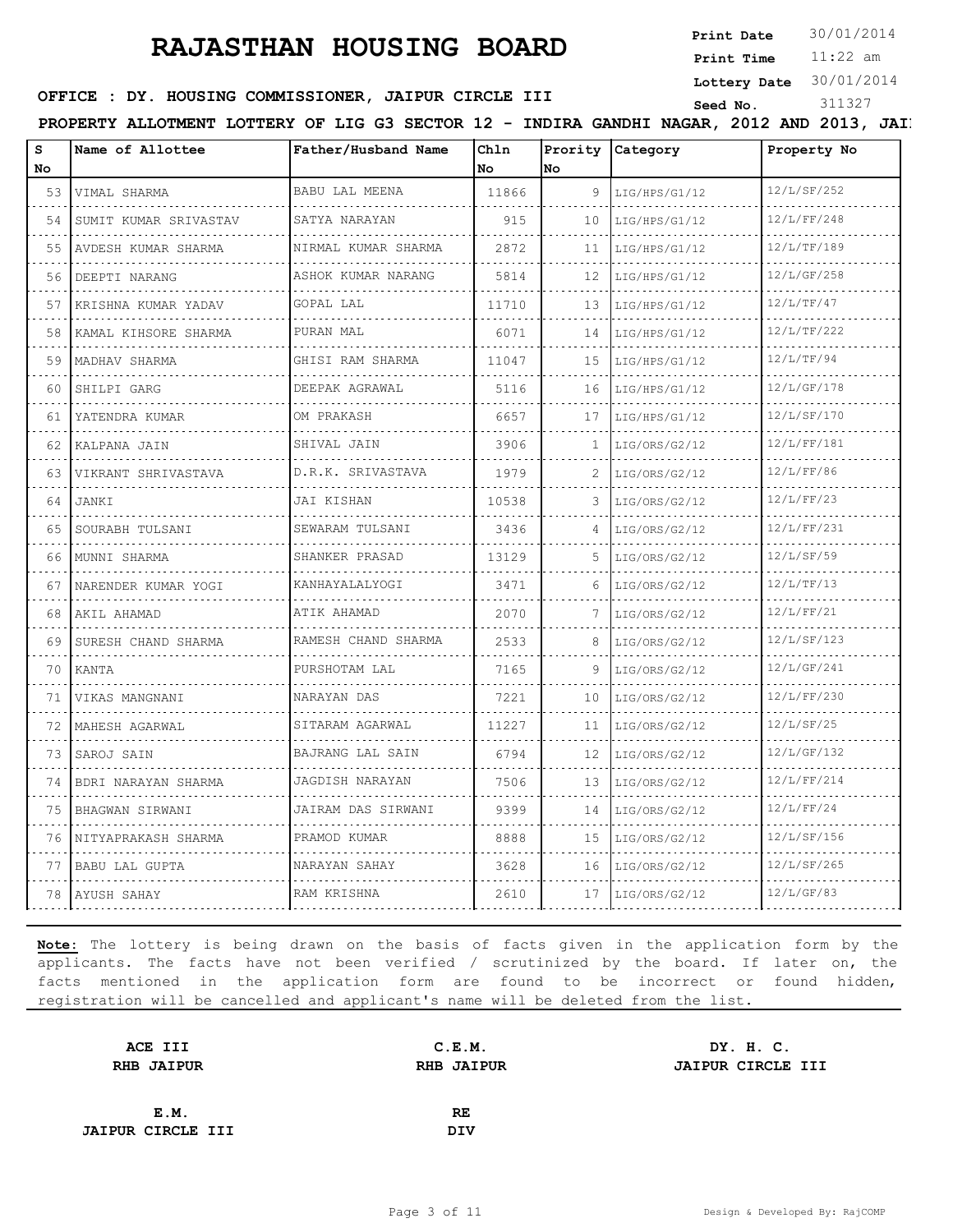**Print Date**  $30/01/2014$ 

11:22 am **Print Time**

#### **Lottery Date** 30/01/2014

#### **SEED OFFICE : DY. HOUSING COMMISSIONER, JAIPUR CIRCLE III**

| S<br>No | Name of Allottee    | Father/Husband Name | Chln<br>No. | No. | Prority Category   | Property No |
|---------|---------------------|---------------------|-------------|-----|--------------------|-------------|
| 79      | VIMALA DEV YADAV    | VINAY YADAV         | 3455        |     | $18$ LIG/ORS/G2/12 | 12/L/FF/22  |
| 80      | RAMESH CHAND SHARMA | TULSI RAM SHARMA    | 9397        | 19  | LIG/ORS/G2/12      | 12/L/TF/110 |
| 81      | MANJU DEVI          | RAMAVTAR            | 4888        | 21  | LIG/ORS/G2/12      | 12/L/GF/225 |
| 82      | SHYAM BANSAL        | OM PRAKASH BANSAL   | 11224       | 22  | LIG/ORS/G2/12      | 12/L/TF/239 |
| 83      | VANDANA BHARGAV     | PUNEET BHARGAVA     | 121         | 23  | LIG/ORS/G2/12      | 12/L/SF/171 |
| 84      | NAND KANVAR         | SHRAVAN SINGH       | 6245        | 24  | LIG/ORS/G2/12      | 12/L/FF/216 |
| 85      | Manoj gurnani       | Dolatram Gurnani    | 10177       | 25  | LIG/ORS/G2/12      | 12/L/FF/53  |
| 86      | RENU VISHNOI        | J P SINGH VIHNOI    | 11484       | 26  | LIG/ORS/G2/12      | 12/L/FF/7   |
|         | RAMESH CHAND GURJAR | LOHARE RAM          | 4415        | 27  | LIG/ORS/G2/12      | 12/L/SF/251 |
| 88      | NEETU SEN           | RAM BABU            | 5767        | 28  | LIG/ORS/G2/12      | 12/L/SF/283 |
| 89      | VIKAS YADAV         | HARINARAYAN         | 737         | 29  | LIG/ORS/G2/12      | 12/L/TF/78  |
| 90      | PRAVEEN KUMAR ANAND | S.K.ANAND           | 7383        | 30  | LIG/ORS/G2/12      | 12/L/TF/223 |
| 91      | RACHANA SINGH       | VIRENDRA SINGH      | 9854        | 31  | LIG/ORS/G2/12      | 12/L/SF/108 |
| 92      | SYONATH SAINI       | MOTIRAM             | 9296        | 32  | LIG/ORS/G2/12      | 12/L/TF/93  |
| 93      | LOVE KUMAR AGARWAL  | RAMESH CHAND        | 5513        |     | 33 LIG/ORS/G2/12   | 12/L/FF/69  |
| 94      | RAKESH KUMAR        | MAHENDRA KUMAR      | 5290        | 34  | LIG/ORS/G2/12      | 12/L/GF/257 |
| 95      | ANKUR GARG          | SATYANARAYAN        | 3465        | 35  | LIG/ORS/G2/12      | 12/L/GF/84  |
| 96      | SHIVAJI LAL         | LADU LAL            | 1441        | 36  | LIG/ORS/G2/12      | 12/L/SF/249 |
| 97      | GULSHAN SHARMA      | BABULAL             | 8715        | 37  | LIG/ORS/G2/12      | 12/L/SF/281 |
| 98      | MEENU JANGID        | MAHESH KUMAR        | 10786       | 38  | LIG/ORS/G2/12      | 12/L/FF/199 |
| 99      | MADHVI SHARMA       | SUDHIR KUMAR SHARMA | 9151        | 39  | LIG/ORS/G2/12      | 12/L/GF/195 |
|         | 100   AVDESH SHARMA | GIRIRAJ             | 1516        |     | $40$ LIG/ORS/G2/12 | 12/L/TF/158 |
| 101     | NIRMALA BHATIA      | RAJESH              | 4583        | 41  | LIG/ORS/G2/12      | 12/L/SF/234 |
| 102     | SANGITA CHOUHAN     | CHANDER SINGH       | 7648        | 42  | LIG/ORS/G2/12      | 12/L/FF/104 |
| 103     | SUNITA              | DINESHKUMAR         | 7373        | 43  | LIG/ORS/G2/12      | 12/L/GF/50  |
| 104     | PRASHAM GUPTA       | KRISHNA VARDHAN     | 1739        | 44  | LIG/ORS/G2/12      | 12/L/FF/165 |

| ACE III                  | C.E.M.            | DY. H. C.         |
|--------------------------|-------------------|-------------------|
| <b>RHB JAIPUR</b>        | <b>RHB JAIPUR</b> | JAIPUR CIRCLE III |
|                          |                   |                   |
| E.M.                     | RE                |                   |
| <b>JAIPUR CIRCLE III</b> | DIV               |                   |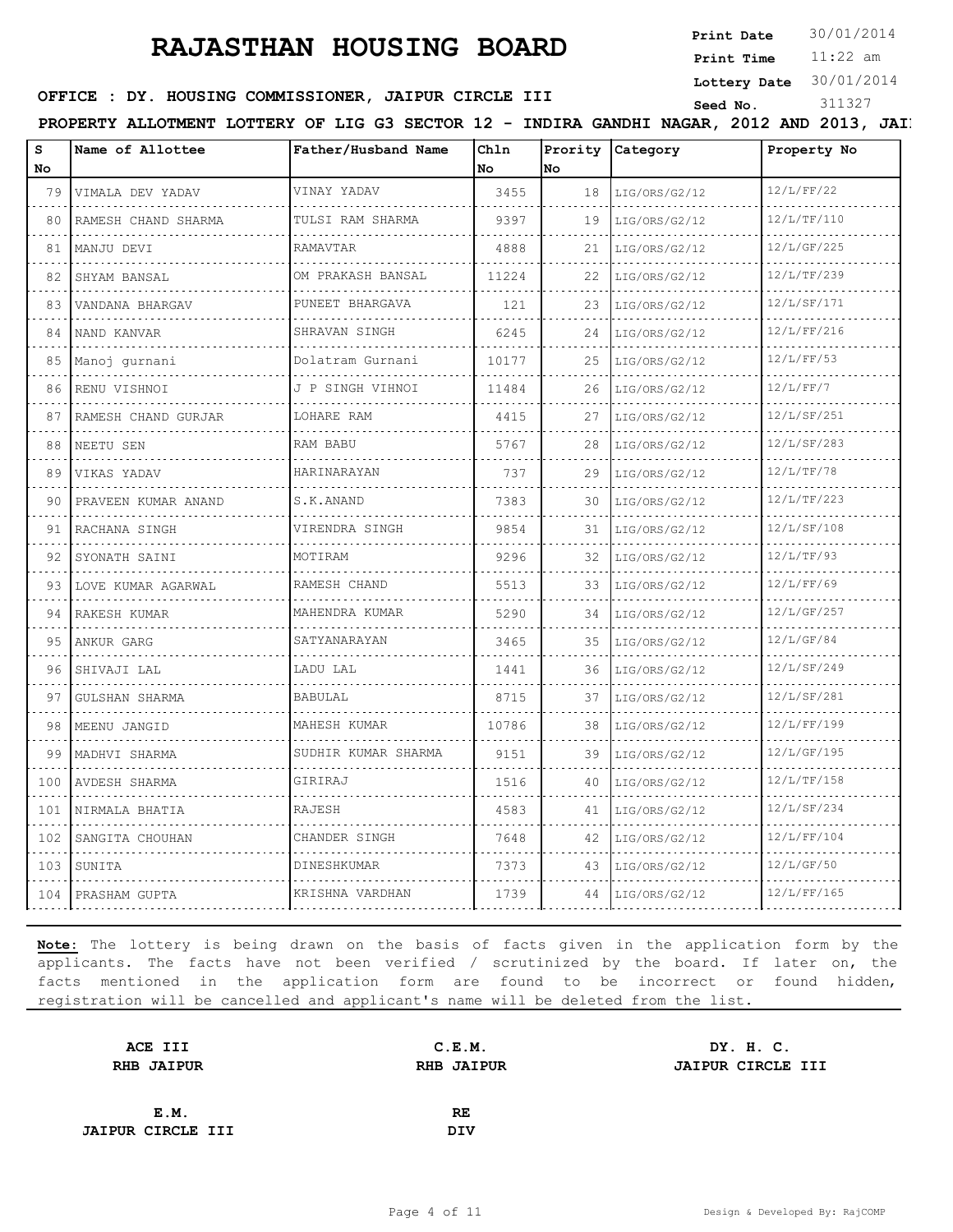# **RAJASTHAN HOUSING BOARD** Print Date 30/01/2014

**Print Date**

11:22 am **Print Time**

| s                                                            | Name of Allottee     | Father/Husband Name     | Chln  |                 | Prority Category    | Property No |
|--------------------------------------------------------------|----------------------|-------------------------|-------|-----------------|---------------------|-------------|
| No.                                                          |                      |                         | No.   | lno.            |                     |             |
| 105                                                          | KAUSAR PARVEEN       | FURKHAN AHMED<br>.      | 5324  |                 | $45$ LIG/ORS/G2/12  | 12/L/SF/12  |
| 106                                                          | PREM RAJ MEENA       | BADRIPRASAD             | 6327  | 47              | LIG/ORS/G2/12       | 12/L/GF/97  |
| $\sim 100$ km s $^{-1}$<br>107                               | ANIMAKA PAREEK       | BANWARI LAL PUROHIT     | 5563  | 48              | LIG/ORS/G2/12       | 12/L/GF/243 |
| 108                                                          | ANIL SHARMA          | KISHORI LAL SHARMA<br>. | 9400  | 49              | LIG/ORS/G2/12       | 12/L/TF/48  |
| $- - - -$<br>109                                             | RENU GUPTA           | BANWARI AGRAWAL         | 7820  | 50              | LIG/ORS/G2/12       | 12/L/FF/54  |
| $\sim$ $\sim$ $\sim$ $\sim$ $\sim$<br>110                    | SUNITA SHARMA        | MOHAN LAL               | 8716  |                 | $51$  LIG/ORS/G2/12 | 12/L/GF/100 |
| .<br>111                                                     | KAMLESH KUMAR SHARMA | JAGDISH PRASAD          | 8812  |                 | $52$ LIG/ORS/G2/12  | 12/L/SF/153 |
| .<br>112                                                     | HANSRAJ JANGID       | RAMKISHORE              | 8379  | $53 \;$         | LIG/ORS/G2/12       | 12/L/TF/112 |
| 113                                                          | MANOHAR LAL GUPTA    | BHORELAL                | 5551  |                 | 54   LIG/ORS/G2/12  | 12/L/FF/200 |
| 1.1111<br>114                                                | NIRAJ JAIN           | PREM CHAND              | 5325  | 55              | LIG/ORS/G2/12       | 12/L/FF/38  |
| $\sim$ $\sim$ $\sim$ $\sim$ $\sim$                           | 115   POOJA JINDAL   | ASHOK KUMAR             | 5412  |                 | 56 LIG/ORS/G2/12    | 12/L/TF/46  |
| .<br>116<br>$\sim$ $\sim$ $\sim$ $\sim$                      | MUKESH KUMAR JAISWAL | RAM KISHORE             | 5652  | 57              | LIG/ORS/G2/12       | 12/L/GF/212 |
| 117                                                          | MAMTA SHARMA         | NIRANJAN KUMAR SHARMA   | 5183  | 59 <sub>1</sub> | LIG/ORS/G2/12       | 12/L/SF/27  |
| 118<br>$\omega_{\rm{c}} = \omega_{\rm{c}} = \omega_{\rm{c}}$ | KESURAM              | DEVA RAM                | 9010  | 60.             | LIG/ORS/G2/12       | 12/L/SF/89  |
| 119                                                          | KAMIL KHAN           | HABIBULA                | 1996  |                 | $61$  LIG/ORS/G2/12 | 12/L/FF/55  |
| $\sim$ $\sim$ $\sim$ $\sim$<br>120<br>.                      | ANKITA AGRAWAL       | ABHISHEK                | 5409  |                 | 62 $LiG/ORS/G2/12$  | 12/L/FF/262 |
| 121<br>$\sim$ $\sim$ $\sim$ $\sim$                           | GIRIRAJ KHANDELWAL   | BABU LAL KHANDELWAL     | 2018  | 63              | LIG/ORS/G2/12       | 12/L/FF/215 |
| 122                                                          | SUNITA               | HIRALAL                 | 8473  | 64.             | LIG/ORS/G2/12       | 12/L/FF/87  |
| 123                                                          | GORA DEVI            | RAMJILAL MEENA          | 5812  | 65              | LIG/ORS/G2/12       | 12/L/FF/168 |
| $- - - -$<br>124<br>$   -$                                   | YASH BHATIA          | S K BHATIA              | 12112 | 66              | LIG/ORS/G2/12       | 12/L/SF/44  |
| 125<br>.                                                     | MUKUL RAJPUROHIT     | MAHAVER SINGH           | 6143  |                 | 67 LIG/ORS/G2/12    | 12/L/TF/285 |
| 126                                                          | MAHENDRA SINGH       | JASWANT SINGH           | 4836  | 68              | LIG/ORS/G2/12       | 12/L/TF/190 |
| 127                                                          | SAROJ                | PAWAN KUMAR             | 5401  |                 | 69 LIG/ORS/G2/12    | 12/L/FF/166 |
| .                                                            |                      |                         |       |                 | .                   |             |

**Note:** The lottery is being drawn on the basis of facts given in the application form by the applicants. The facts have not been verified / scrutinized by the board. If later on, the facts mentioned in the application form are found to be incorrect or found hidden, registration will be cancelled and applicant's name will be deleted from the list.

 $\alpha$  is a second set of  $\alpha$ . . . . . .

128 Mohan das Dhanwani Motu Ram dhanwani 10104 70 LIG/ORS/G2/12 12/L/GF/113 129 ANKITA AGRAWAL SATISH CHAND 2751 71 LIG/ORS/G2/12 12/L/TF/45 130 MADAN LAL CHUG KARAM CHAND JI 3221 1 LIG/HPS/G2/12 12/L/SF/187

| ACE III                  | C.E.M.            | DY. H. C.         |
|--------------------------|-------------------|-------------------|
| <b>RHB JAIPUR</b>        | <b>RHB JAIPUR</b> | JAIPUR CIRCLE III |
|                          |                   |                   |
| E.M.                     | RE                |                   |
| <b>JAIPUR CIRCLE III</b> | <b>DIV</b>        |                   |
|                          |                   |                   |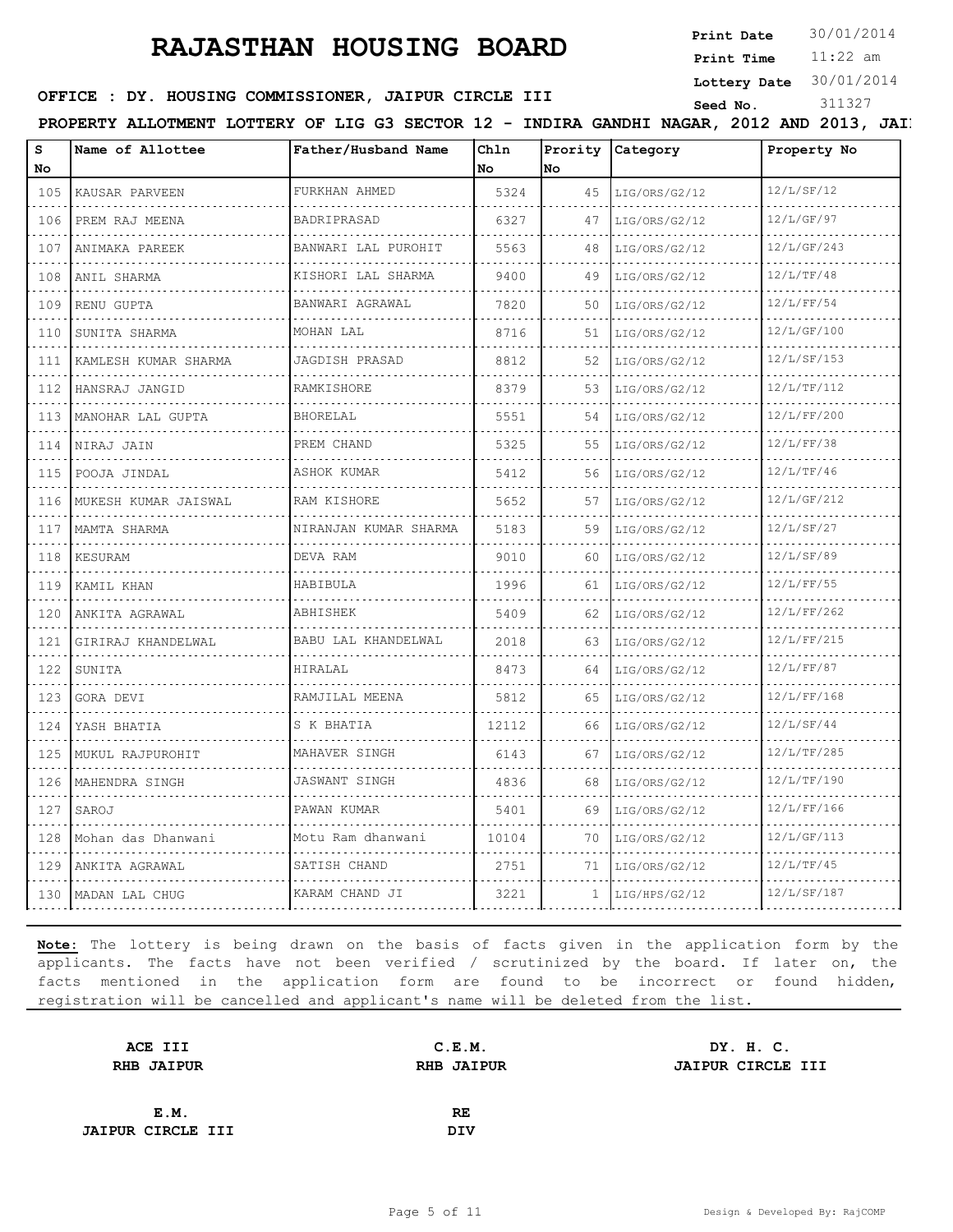**Print Date**  $30/01/2014$ 

11:22 am **Print Time Lottery Date** 30/01/2014

### **SEED OFFICE : DY. HOUSING COMMISSIONER, JAIPUR CIRCLE III** Seed No. 311327

PROPERTY ALLOTMENT LOTTERY OF LIG G3 SECTOR 12 - INDIRA GANDHI NAGAR, 2012 AND 2013, JAIP

| 12/L/FF/8<br>HARI PRASAD<br>1766<br>BHAGWAN SAHAY SHARMA<br>2<br>131<br>LIG/HPS/G2/12<br>.<br>.<br>.<br>12/L/TF/61<br>GHASI LAL SHARMA<br>132<br>MOHAN LAL SHARMA<br>9180<br>LIG/HPS/G2/12<br>3<br>12/L/SF/235<br>SITA RAM<br>133<br>ANITA SHARMA<br>11373<br>LIG/HPS/G2/12<br>4<br>.<br>JAGDISH CHANDRA<br>12/L/GF/146<br>3746<br>5<br>134<br>RAKHI ARORA<br>LIG/HPS/G2/12<br>12/L/FF/88<br>MANOJKUAMR<br>2720<br>135<br>LIG/HPS/G2/12<br>ALPANA<br>6<br>.<br>12/L/SF/266<br>RAMKALYAN DANGAYACH<br>136<br>SURESH KUMAR DANGAYACH<br>10546<br>7<br>LIG/HPS/G2/12<br>.<br>والماليان<br>12/L/SF/42<br>KAILASH CHANDRA<br>137<br>DROPADI DEVI<br>10157<br>8<br>LIG/HPS/G2/12<br>12/L/FF/103<br>SOBHA RAJ<br>9863<br>138<br>NARESH KUMAR<br>9<br>LIG/HPS/G2/12<br>.<br>12/L/TF/207<br>BABULAL NAHAR<br>139<br>DEEPAK NAHAR<br>5474<br>10<br>LIG/HPS/G2/12<br>.<br>12/L/SF/28<br>GOPIKISHAN<br>140<br>NARENDER KUMAR JOSHI<br>1537<br>11<br>LIG/HPS/G2/12<br>12/L/TF/254<br>SANWARMAL SHARMA<br>5565<br>12<br>LIG/HPS/G2/12<br>141<br>DHARMENDRA KUMAR SHARMA<br>12/L/GF/227<br>HARISH KUMAR<br>13<br>4104<br>142<br>PRADEEP HARPALANI<br>LIG/HPS/G2/12<br>.<br>.<br>.<br>12/L/FF/278<br>KEHMCHAND MEGHANI<br>143<br>1580<br>LAXMAN MEGHANI<br>14<br>LIG/HPS/G2/12<br>12/L/FF/279<br>GIRRAJ PRASAD<br>3786<br>NARESH CHAND SAINI<br>15<br>144<br>LIG/HPS/G2/12<br>.<br>12/L/FF/6<br>DESHRAJ SINGH<br>145<br>SUMAN KANWAR<br>5815<br>16<br>LIG/HPS/G2/12<br>. |  |
|----------------------------------------------------------------------------------------------------------------------------------------------------------------------------------------------------------------------------------------------------------------------------------------------------------------------------------------------------------------------------------------------------------------------------------------------------------------------------------------------------------------------------------------------------------------------------------------------------------------------------------------------------------------------------------------------------------------------------------------------------------------------------------------------------------------------------------------------------------------------------------------------------------------------------------------------------------------------------------------------------------------------------------------------------------------------------------------------------------------------------------------------------------------------------------------------------------------------------------------------------------------------------------------------------------------------------------------------------------------------------------------------------------------------------------------------------------|--|
|                                                                                                                                                                                                                                                                                                                                                                                                                                                                                                                                                                                                                                                                                                                                                                                                                                                                                                                                                                                                                                                                                                                                                                                                                                                                                                                                                                                                                                                          |  |
|                                                                                                                                                                                                                                                                                                                                                                                                                                                                                                                                                                                                                                                                                                                                                                                                                                                                                                                                                                                                                                                                                                                                                                                                                                                                                                                                                                                                                                                          |  |
|                                                                                                                                                                                                                                                                                                                                                                                                                                                                                                                                                                                                                                                                                                                                                                                                                                                                                                                                                                                                                                                                                                                                                                                                                                                                                                                                                                                                                                                          |  |
|                                                                                                                                                                                                                                                                                                                                                                                                                                                                                                                                                                                                                                                                                                                                                                                                                                                                                                                                                                                                                                                                                                                                                                                                                                                                                                                                                                                                                                                          |  |
|                                                                                                                                                                                                                                                                                                                                                                                                                                                                                                                                                                                                                                                                                                                                                                                                                                                                                                                                                                                                                                                                                                                                                                                                                                                                                                                                                                                                                                                          |  |
|                                                                                                                                                                                                                                                                                                                                                                                                                                                                                                                                                                                                                                                                                                                                                                                                                                                                                                                                                                                                                                                                                                                                                                                                                                                                                                                                                                                                                                                          |  |
|                                                                                                                                                                                                                                                                                                                                                                                                                                                                                                                                                                                                                                                                                                                                                                                                                                                                                                                                                                                                                                                                                                                                                                                                                                                                                                                                                                                                                                                          |  |
|                                                                                                                                                                                                                                                                                                                                                                                                                                                                                                                                                                                                                                                                                                                                                                                                                                                                                                                                                                                                                                                                                                                                                                                                                                                                                                                                                                                                                                                          |  |
|                                                                                                                                                                                                                                                                                                                                                                                                                                                                                                                                                                                                                                                                                                                                                                                                                                                                                                                                                                                                                                                                                                                                                                                                                                                                                                                                                                                                                                                          |  |
|                                                                                                                                                                                                                                                                                                                                                                                                                                                                                                                                                                                                                                                                                                                                                                                                                                                                                                                                                                                                                                                                                                                                                                                                                                                                                                                                                                                                                                                          |  |
|                                                                                                                                                                                                                                                                                                                                                                                                                                                                                                                                                                                                                                                                                                                                                                                                                                                                                                                                                                                                                                                                                                                                                                                                                                                                                                                                                                                                                                                          |  |
|                                                                                                                                                                                                                                                                                                                                                                                                                                                                                                                                                                                                                                                                                                                                                                                                                                                                                                                                                                                                                                                                                                                                                                                                                                                                                                                                                                                                                                                          |  |
|                                                                                                                                                                                                                                                                                                                                                                                                                                                                                                                                                                                                                                                                                                                                                                                                                                                                                                                                                                                                                                                                                                                                                                                                                                                                                                                                                                                                                                                          |  |
|                                                                                                                                                                                                                                                                                                                                                                                                                                                                                                                                                                                                                                                                                                                                                                                                                                                                                                                                                                                                                                                                                                                                                                                                                                                                                                                                                                                                                                                          |  |
|                                                                                                                                                                                                                                                                                                                                                                                                                                                                                                                                                                                                                                                                                                                                                                                                                                                                                                                                                                                                                                                                                                                                                                                                                                                                                                                                                                                                                                                          |  |
| 12/L/FF/263<br>ATISHAMUDIN<br>5450<br>146<br>MOHAMAD ARIF<br>17<br>LIG/HPS/G2/12                                                                                                                                                                                                                                                                                                                                                                                                                                                                                                                                                                                                                                                                                                                                                                                                                                                                                                                                                                                                                                                                                                                                                                                                                                                                                                                                                                         |  |
| 12/L/TF/224<br>BHANWAR SINGH<br>6946<br>147<br>MOHAN SINGH<br>18<br>LIG/HPS/G2/12                                                                                                                                                                                                                                                                                                                                                                                                                                                                                                                                                                                                                                                                                                                                                                                                                                                                                                                                                                                                                                                                                                                                                                                                                                                                                                                                                                        |  |
| .<br>PPRABU DAYAL<br>12/L/FF/120<br>RAMKESH MEENA<br>5575<br>148<br>19<br>LIG/HPS/G2/12                                                                                                                                                                                                                                                                                                                                                                                                                                                                                                                                                                                                                                                                                                                                                                                                                                                                                                                                                                                                                                                                                                                                                                                                                                                                                                                                                                  |  |
| 12/L/FF/184<br>KISHANRAMNANI<br>2917<br>20<br>LIG/HPS/G2/12<br>149<br>NIRMALA RAMNANI<br>.                                                                                                                                                                                                                                                                                                                                                                                                                                                                                                                                                                                                                                                                                                                                                                                                                                                                                                                                                                                                                                                                                                                                                                                                                                                                                                                                                               |  |
| 12/L/SF/268<br>MANGAL RAM JANGID<br>2284<br>21<br>PRABHU NARAYAN JANGIR<br>LIG/HPS/G2/12<br>150                                                                                                                                                                                                                                                                                                                                                                                                                                                                                                                                                                                                                                                                                                                                                                                                                                                                                                                                                                                                                                                                                                                                                                                                                                                                                                                                                          |  |
| .<br>12/L/TF/111<br>PURUSHOTAM<br>4422<br>151<br>DILIP KUMAR GULWANI<br>22<br>LIG/HPS/G2/12                                                                                                                                                                                                                                                                                                                                                                                                                                                                                                                                                                                                                                                                                                                                                                                                                                                                                                                                                                                                                                                                                                                                                                                                                                                                                                                                                              |  |
| .<br>12/L/TF/269<br>RAM AGRAWAL<br>8957<br>152<br>ANAND AGARWAL<br>23<br>LIG/HPS/G2/12                                                                                                                                                                                                                                                                                                                                                                                                                                                                                                                                                                                                                                                                                                                                                                                                                                                                                                                                                                                                                                                                                                                                                                                                                                                                                                                                                                   |  |
| 12/L/FF/119<br>NAND LAL<br>3921<br>153<br>MADAN LAL SONI<br>24<br>LIG/HPS/G2/12                                                                                                                                                                                                                                                                                                                                                                                                                                                                                                                                                                                                                                                                                                                                                                                                                                                                                                                                                                                                                                                                                                                                                                                                                                                                                                                                                                          |  |
| 12/L/GF/116<br>DEVENDRA KUMAR<br>154<br>MINAKSHI JAIN<br>7125<br>25<br>LIG/HPS/G2/12                                                                                                                                                                                                                                                                                                                                                                                                                                                                                                                                                                                                                                                                                                                                                                                                                                                                                                                                                                                                                                                                                                                                                                                                                                                                                                                                                                     |  |
| .<br>MALURAM GURJAR<br>12/L/FF/150<br>155<br>MANJU GURJAR<br>4037<br>26<br>LIG/HPS/G2/12                                                                                                                                                                                                                                                                                                                                                                                                                                                                                                                                                                                                                                                                                                                                                                                                                                                                                                                                                                                                                                                                                                                                                                                                                                                                                                                                                                 |  |
| 12/L/FF/102<br>SNEHPAWAN BHARGAVA<br>5227<br>156<br>TARUN BHARGAVA<br>27<br>LIG/HPS/G2/12                                                                                                                                                                                                                                                                                                                                                                                                                                                                                                                                                                                                                                                                                                                                                                                                                                                                                                                                                                                                                                                                                                                                                                                                                                                                                                                                                                |  |

| C.E.M.            | DY. H. C.         |
|-------------------|-------------------|
| <b>RHB JAIPUR</b> | JAIPUR CIRCLE III |
|                   |                   |
| RE                |                   |
| DIV               |                   |
|                   |                   |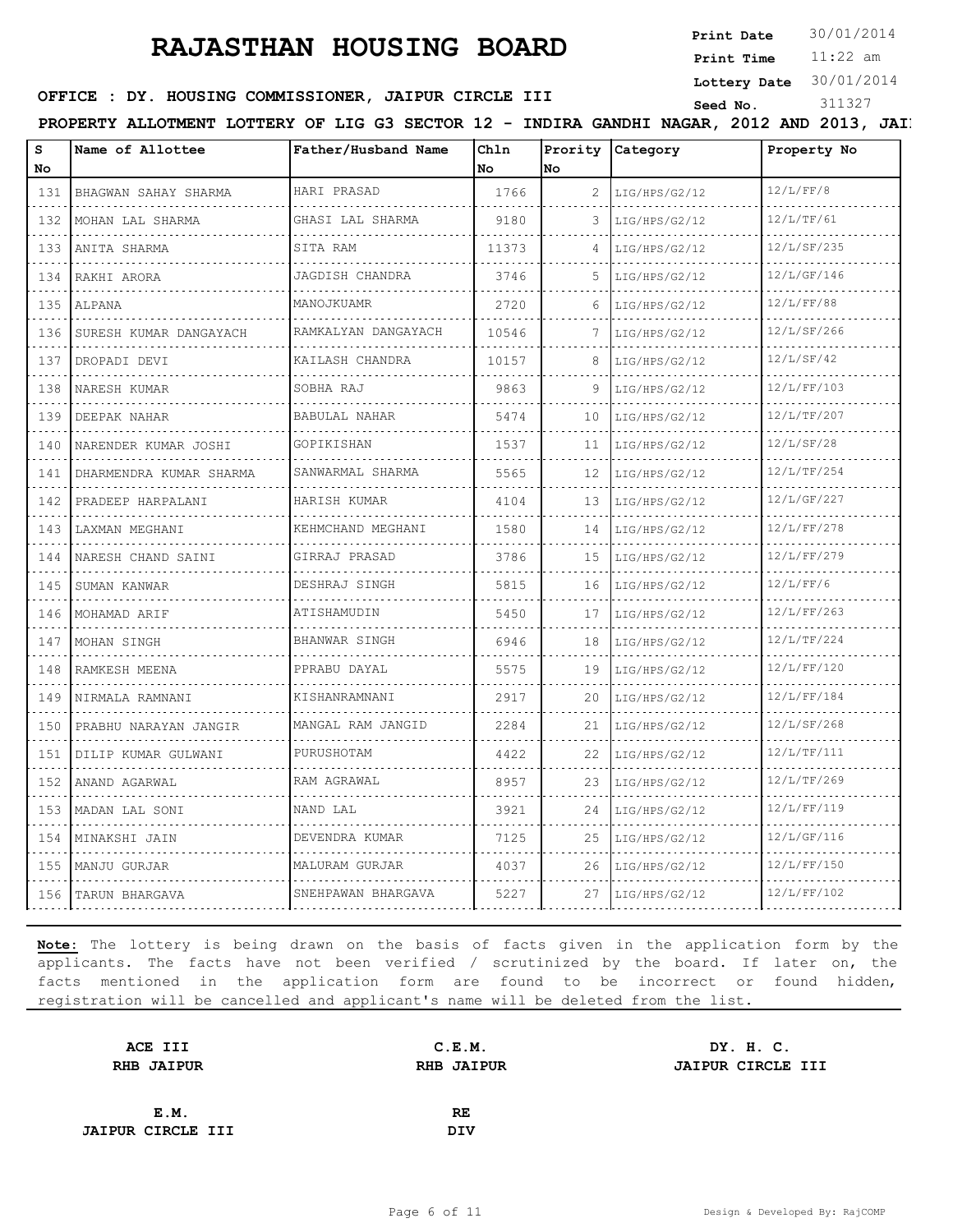**Print Date**  $30/01/2014$ 

11:22 am **Print Time Lottery Date** 30/01/2014

### **OFFICE : DY. HOUSING COMMISSIONER, JAIPUR CIRCLE III** Seed No. 311327

PROPERTY ALLOTMENT LOTTERY OF LIG G3 SECTOR 12 - INDIRA GANDHI NAGAR, 2012 AND 2013, JAIP

| s<br>No | Name of Allottee          | Father/Husband Name        | Chln<br>No. | Prority<br>lNo. | <b>Category</b> | Property No |
|---------|---------------------------|----------------------------|-------------|-----------------|-----------------|-------------|
| 157     | RAM DULARI SAIN           | PURUSHOTAM                 | 21          | 28              | LIG/HPS/G2/12   | 12/L/TF/175 |
| 158     | KANA RAM SAINI            | LAXMAN SAINI               | 7745        | 29              | LIG/HPS/G2/12   | 12/L/SF/282 |
| 159     | ASHA PAWA                 | RAJESH PAWA                | 2687        | 30              | LIG/HPS/G2/12   | 12/L/GF/161 |
| 160     | RUCHI KHANDELWAL          | PREMNARAYAN CHOUDHARY      | 6799        | 31              | LIG/HPS/G2/12   | 12/L/GF/196 |
| 161     | RAMAKANT KHANDELWAL       | OM PRAKASH                 | 13083       | 33              | LIG/HPS/G2/12   | 12/L/SF/300 |
| 162     | NITESH DUA                | ARJUN KUMAR                | 4526        | 34              | LIG/HPS/G2/12   | 12/L/SF/41  |
| 163     | <b>BHAVANA</b>            | MAHESH KUMAR               | 9999        | 35              | LIG/HPS/G2/12   | 12/L/GF/209 |
| 164     | PRIYANKA VIJAY            | GANESHLAL                  | 297         | 36              | LIG/HPS/G2/12   | 12/L/GF/81  |
| 165     | PURSHOTTAM SHARMA         | MURALIDHAR SHARMA          | 7378        | 37              | LIG/HPS/G2/12   | 12/L/SF/122 |
| 166     | .<br>VIMLA DEVI CHAUDHARY | .<br>SHIVAJI LAL CHOUDHARY | 1664        | 38              | LIG/HPS/G2/12   | 12/L/SF/90  |
| 167     | AJAY KUMAR JAIN           | HEMCHAND                   | 1343        | 39              | LIG/HPS/G2/12   | 12/L/FF/213 |
| 168     | TARUN BATRA               | ASHOK KUMAR BATRA          | 12151       | 40              | LIG/HPS/G2/12   | 12/L/GF/259 |
| 169     | RAJKUMAR NIHALANI         | NARAYANDAS                 | 5056        | 41              | LIG/HPS/G2/12   | 12/L/SF/284 |
| 170     | BHANU KUMAR DHULANI       | MIRCHUMAL DHULANI          | 4706        | 42              | LIG/HPS/G2/12   | 12/L/TF/191 |
| 171     | GIRDHARI LAL              | NANUA RAM                  | 3270        | 43              | LIG/HPS/G2/12   | 12/L/TF/77  |
| 172     | PRIYA                     | HARENDRA                   | 11630       | 44              | LIG/HPS/G2/12   | 12/L/FF/293 |
| 173     | KAPIL LOTTA               | FAKIR CHAND LOTTA          | 9335        | 45              | LIG/HPS/G2/12   | 12/L/GF/180 |
| 174     | LAJWANTI MANDHANI         | CHATUMAL                   | 4892        | 46              | LIG/HPS/G2/12   | 12/L/FF/197 |
| 175     | PRASHANT KHANDELWAL       | KAILASH CHAND              | 5758        | 47              | LIG/HPS/G2/12   | 12/L/FF/198 |
| 176     | BAWARI LAL GUPTA          | RAMESHWAR PRASAD           | 1998        | 48              | LIG/HPS/G2/12   | 12/L/GF/276 |
| 177     | LAXMI KANT VIJAY          | KAILASH CHANDRA VIJAY      | 7846        | 49              | LIG/HPS/G2/12   | 12/L/FF/39  |
| 178     | VIJENDRA KUMAR            | SULTHAN SINGH              | 12353       | 50              | LIG/HPS/G2/12   | 12/L/SF/220 |
| 179     | AMAN SINGH CHAUHAN        | RAJ SINGH                  | 3477        | 51              | LIG/HPS/G2/12   | 12/L/FF/264 |
| 180     | GEETA DEVI                | PRAHLAD KUMAR CHIPA        | 7163        | 52              | LIG/HPS/G2/12   | 12/L/FF/280 |
| 181     | RAMESH KUMAR HEMNANI      | SOBHRAJ MAL                | 5132        | 53              | LIG/HPS/G2/12   | 12/L/SF/139 |
| 182     | SATYANARAYAN GUPTA        | KALYAN MAL GUPTA           | 5497        | 54              | LIG/HPS/G2/12   | 12/L/GF/67  |

| ACE III                  | C.E.M.            | DY. H. C.                |
|--------------------------|-------------------|--------------------------|
| <b>RHB JAIPUR</b>        | <b>RHB JAIPUR</b> | <b>JAIPUR CIRCLE III</b> |
|                          |                   |                          |
| E.M.                     | RE                |                          |
| <b>JAIPUR CIRCLE III</b> | DIV               |                          |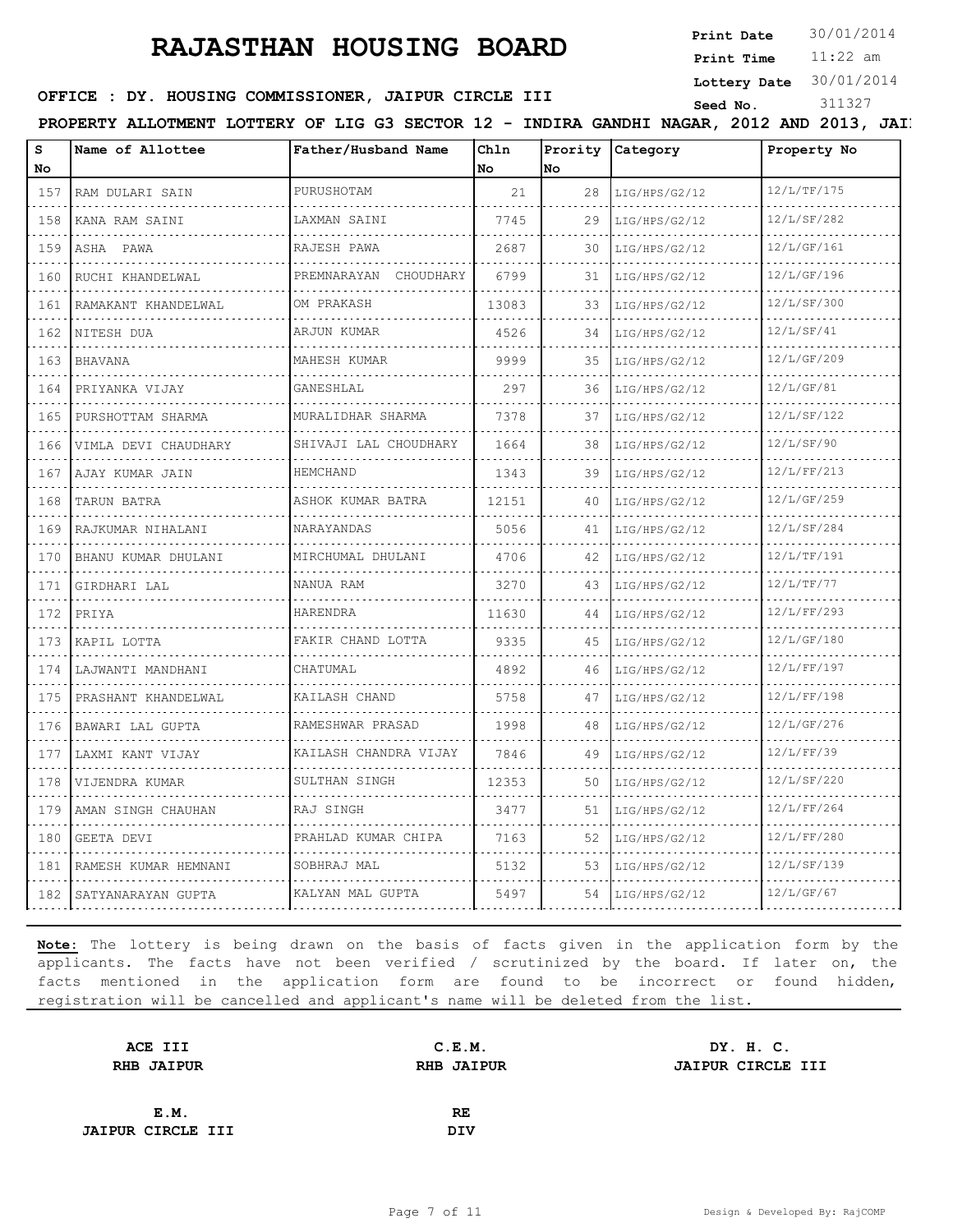**Print Date**  $30/01/2014$ 

11:22 am **Print Time Lottery Date** 30/01/2014

### **SEED OFFICE : DY. HOUSING COMMISSIONER, JAIPUR CIRCLE III** Seed No. 311327

PROPERTY ALLOTMENT LOTTERY OF LIG G3 SECTOR 12 - INDIRA GANDHI NAGAR, 2012 AND 2013, JAIP

| S                           | Name of Allottee             | Father/Husband Name   | Chln  | Prority | Category      | Property No |
|-----------------------------|------------------------------|-----------------------|-------|---------|---------------|-------------|
| No                          |                              |                       | No.   | No      |               |             |
| 183                         | DASANAND BACHWANI            | A R BAHCHWANI         | 9543  | 55      | LIG/HPS/G2/12 | 12/L/GF/17  |
| 184                         | SAMPATI DEVI SHARMA          | GHUDIYA RAM           | 6561  | 56      | LIG/HPS/G2/12 | 12/L/FF/133 |
| 185                         | JAGDISH PRASAD CHATURVEDI    | HARICHARAN LAL SHARMA | 5824  | 57      | LIG/HPS/G2/12 | 12/L/TF/14  |
| 186                         | ASMA FARUQ                   | SAID FAHRUO           | 3576  | 58      | LIG/HPS/G2/12 | 12/L/TF/141 |
| .<br>187                    | ASWANI KAPOOR                | KRISHNA GOPAL         | 5442  | 59      | LIG/HPS/G2/12 | 12/L/GF/99  |
| 188                         | SHILPA JESWANI               | VIRBHAN               | 8348  | 60      | LIG/HPS/G2/12 | 12/L/TF/173 |
| 189                         | RAMAVATAR SHARMA             | SITARAM SHARMA        | 9141  | 61      | LIG/HPS/G2/12 | 12/L/SF/172 |
| .<br>190                    | ARATI PANDEY                 | SHILU PANDEY          | 6394  | 62      | LIG/HPS/G2/12 | 12/L/SF/297 |
| 191                         | MAHESH BRAHMBHATT            | HANSRAJ               | 813   | 63      | LIG/HPS/G2/12 | 12/L/TF/31  |
| 192                         | VIVEK                        | HEERA LAL             | 12111 | 64      | LIG/HPS/G2/12 | 12/L/TF/31  |
| .<br>193                    | AJAY KHANDELWAL              | RAM KALYAN            | 13012 | 65      | LIG/HPS/G2/12 | 12/L/GF/147 |
| $\sim$ $\sim$ $\sim$<br>194 | SAVITA DEVI                  | MANOJ KUMAR           | 11425 | 66      | LIG/HPS/G2/12 | 12/L/GF/226 |
| 195                         | KISHAN LAL MUNDOTIYA         | BHAGWAN SAHAY         | 6662  | 1.      | LIG/ORS/G4/12 | 12/L/SF/186 |
| 196                         | RAJU SINGH                   | SUARAM                | 5214  | 2       | LIG/ORS/G4/12 | 12/L/SF/169 |
| 197                         | MADHUBALA                    | RAKESH KUMAR          | 1014  | 3       | LIG/ORS/G4/12 | 12/L/SF/60  |
| 198                         | ASHISH SINGH                 | MAHESH                | 8918  | 4       | LIG/ORS/G4/12 | 12/L/SF/10  |
| 199                         | PREETI                       | SATISH KUMAR          | 11748 | 5       | LIG/ORS/G4/12 | 12/L/GF/179 |
| 200                         | VARUN VERMA                  | SHANKER LAL           | 10136 | 6       | LIG/ORS/G4/12 | 12/L/GF/68  |
| 201                         | LALIT MOHAN MAHANA           | RAMJILAL MAHANA       | 11155 | 7       | LIG/ORS/G4/12 | 12/L/SF/76  |
| 202                         | POONAM KHICHI                | RAJESH KUMAR          | 1047  | 8       | LIG/ORS/G4/12 | 12/L/TF/79  |
| 203                         | MUKESH KUMAR KHICHI          | JAGDISH PRASAD        | 4840  | 9       | LIG/ORS/G4/12 | 12/L/FF/101 |
| 204                         | .<br>SURESH CHANDRA PAHADIYA | KAILASHCHAND          | 1018  | 10      | LIG/ORS/G4/12 | 12/L/TF/128 |
| $\sim$ $\sim$ $\sim$<br>205 | <b>ASHOK KUMAR</b>           | BHAWAR LAL            | 9716  | 12      | LIG/ORS/G4/12 | 12/L/TF/208 |
| 206                         | RAJESH KUMAR JATAV           | SHIVNARAYAN           | 13155 | 13      | LIG/ORS/G4/12 | 12/L/FF/245 |
| 207                         | MOHAN LAL                    | HARPRASAD             | 3913  | 15      | LIG/ORS/G4/12 | 12/L/GF/1   |
| 208                         | ANUPAMA KANOJIA              | JASWANT KUMAR         | 635   | 16      | LIG/ORS/G4/12 | 12/L/TF/144 |

| C.E.M.            | DY. H. C.         |
|-------------------|-------------------|
| <b>RHB JAIPUR</b> | JAIPUR CIRCLE III |
|                   |                   |
| RE                |                   |
| DIV               |                   |
|                   |                   |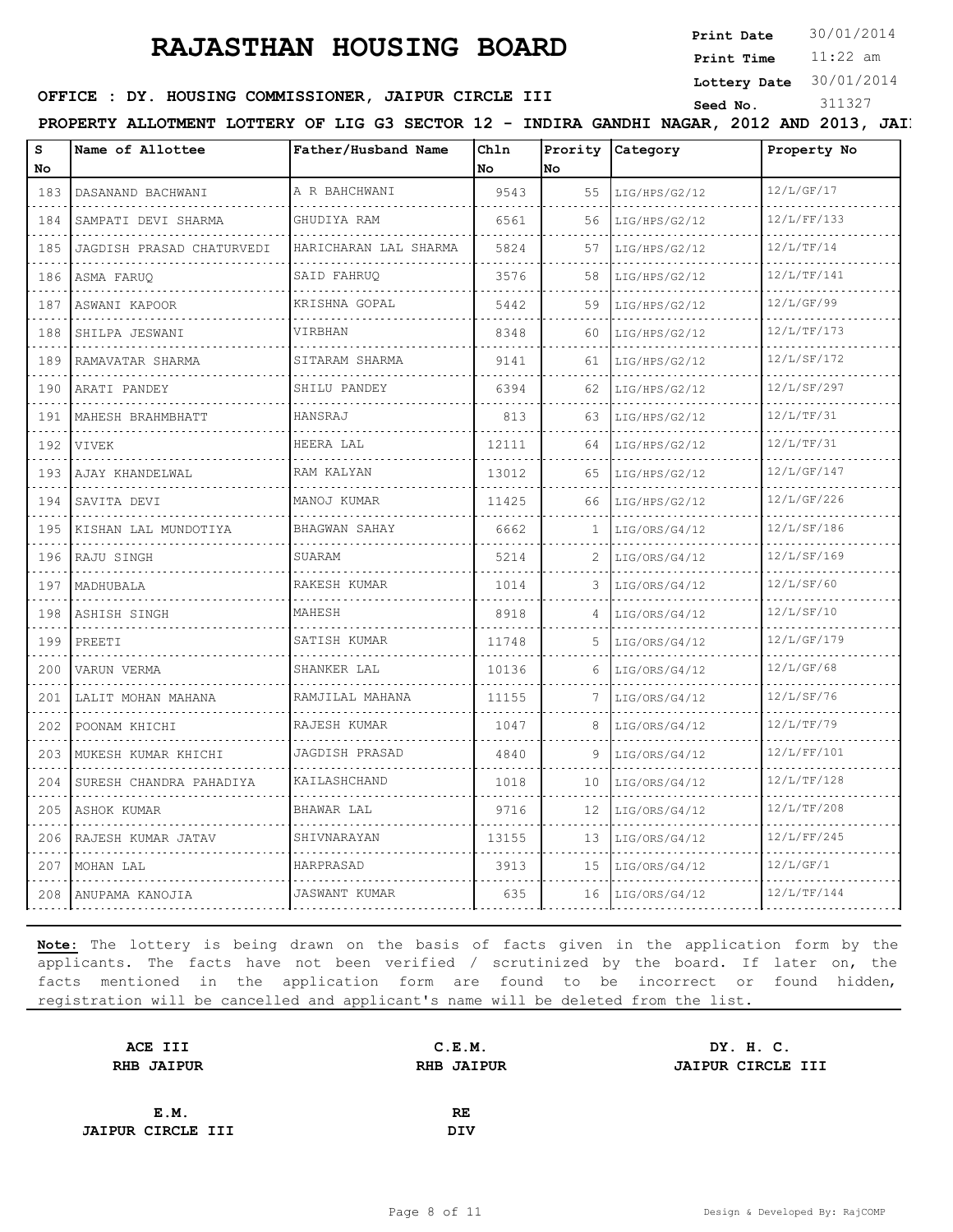**Print Date**  $30/01/2014$ 

11:22 am **Print Time**

#### **Lottery Date** 30/01/2014

#### **OFFICE : DY. HOUSING COMMISSIONER, JAIPUR CIRCLE III** Seed No. 311327

| s<br><b>No</b>                     | Name of Allottee       | Father/Husband Name   | Ch1n<br>No. | No | Prority Category   | Property No      |
|------------------------------------|------------------------|-----------------------|-------------|----|--------------------|------------------|
| 209                                | DARSHAN GODIWAL        | DINESH                | 5235        | 17 | LIG/ORS/G4/12      | 12/L/TF/80       |
| 210                                | PRIYA BUNDLELA         | VINOD KUMAR           | 4416        | 19 | LIG/ORS/G4/12      | 12/L/SF/217      |
| 211                                | ASHA CHAWALA<br>.      | GIRISH KUMAR          | 9096        | 20 | LIG/ORS/G4/12      | 12/L/TF/157      |
| 212                                | MAHESH KUMAR           | MANOHAR LAL<br>.      | 2542        | 21 | LIG/ORS/G4/12      | 12/L/GF/148      |
| $   -$<br>213                      | RAHUL KUMAR<br>.       | KAILASH CHAND         | 122         | 22 | LIG/ORS/G4/12      | 12/L/FF/118      |
| 214                                | MAHESH CHAND           | TARA CHANDRA          | 10358       | 1  | LIG/HPS/G4/12      | 12/L/TF/255      |
| 215                                | RADHA KISHAN MAHAWAR   | MULCHAND MAHAVAR<br>. | 10697       |    | LIG/HPS/G4/12      | 12/L/FF/167      |
| 216                                | MEGHRAJ MEENA          | GANESH NARAYAN        | 8874        | 3  | LIG/HPS/G4/12      | 12/L/TF/304      |
| 217                                | MOHAN LAL<br>.         | ONKAR MAL<br>.        | 8899        | 4  | LIG/HPS/G4/12      | 12/L/TF/127      |
| 218                                | TARACHAND              | BIRDI CHAND           | 11730       | 5  | LIG/HPS/G4/12      | 12/L/SF/106      |
| 219                                | GIRDHARI               | MOHAN LAL             | 10158       | 6  | LIG/HPS/G4/12      | 12/L/FF/134      |
| 220                                | SURENDRA NAVARIA       | NARAYAN NAVARIA       | 11044       |    | LIG/HPS/G4/12      | 12/L/SF/105      |
| 221                                | LALIT KHUDANIA         | GOPAL                 | 1624        | 8  | LIG/HPS/G4/12      | 12/L/SF/204      |
| 222                                | GANDI DEVI             | DEEPCHAND             | 224         | 9  | LIG/HPS/G4/12      | .<br>12/L/TF/221 |
| 223                                | KAJOD MAL              | MULCHAND              | 8329        | 10 | LIG/HPS/G4/12      | 12/L/TF/256      |
| 224                                | RAJ KUMAR KHINCHI      | BHOJI LAL KHINCHI     | 5166        | 11 | LIG/HPS/G4/12      | 12/L/GF/274      |
| 225                                | DURGESH KUMAR          | BANSILAL BUNKAR       | 10970       | 12 | LIG/HPS/G4/12      | 12/L/TF/271      |
| $\sim$ $\sim$ $\sim$ $\sim$<br>226 | SATYANARAYAN VERMA     | RAM KUMAR             | 1544        | 13 | LIG/HPS/G4/12      | 12/L/GF/51       |
| 227                                | DINESH KUMAR           | TIKAM CHANDRA<br>.    | 5151        | 14 | LIG/HPS/G4/12      | 12/L/GF/211      |
| 228                                | VIJENDRA KUMAR KHORWAL | K C KHORWAL           | 8635        | 15 | LIG/HPS/G4/12      | 12/L/TF/62       |
| 229                                | D C BILONIYA           | KANHIYA LAL           | 7831        | 16 | LIG/HPS/G4/12      | 12/L/FF/247      |
| 230                                | CHANDA DEVI            | PHOOL SINGH<br>.      | 5129        | 17 | LIG/HPS/G4/12      | 12/L/FF/277      |
| 231                                | BODU RAM RAJOTIYA      | DEVARAM RAJOTIYA      | 13132       | 18 | LIG/HPS/G4/12      | 12/L/FF/183      |
| 232                                | NAMITA VERMA           | .<br>PRAKASH CHAND    | 1899        | 19 | LIG/HPS/G4/12      | 12/L/GF/4        |
| 233                                | NEETU MAHAWAR          | RAMGOPAL MAHAVAR      | 10446       | 20 | LIG/HPS/G4/12      | 12/L/GF/115      |
|                                    | 234 SHANKAR LAL BAIRWA | BADI NARYAN           | 4092        |    | $21$ LIG/HPS/G4/12 | 12/L/FF/182      |
|                                    |                        |                       |             |    |                    |                  |

| C.E.M.            | DY. H. C.         |
|-------------------|-------------------|
| <b>RHB JAIPUR</b> | JAIPUR CIRCLE III |
|                   |                   |
| RE                |                   |
| DIV               |                   |
|                   |                   |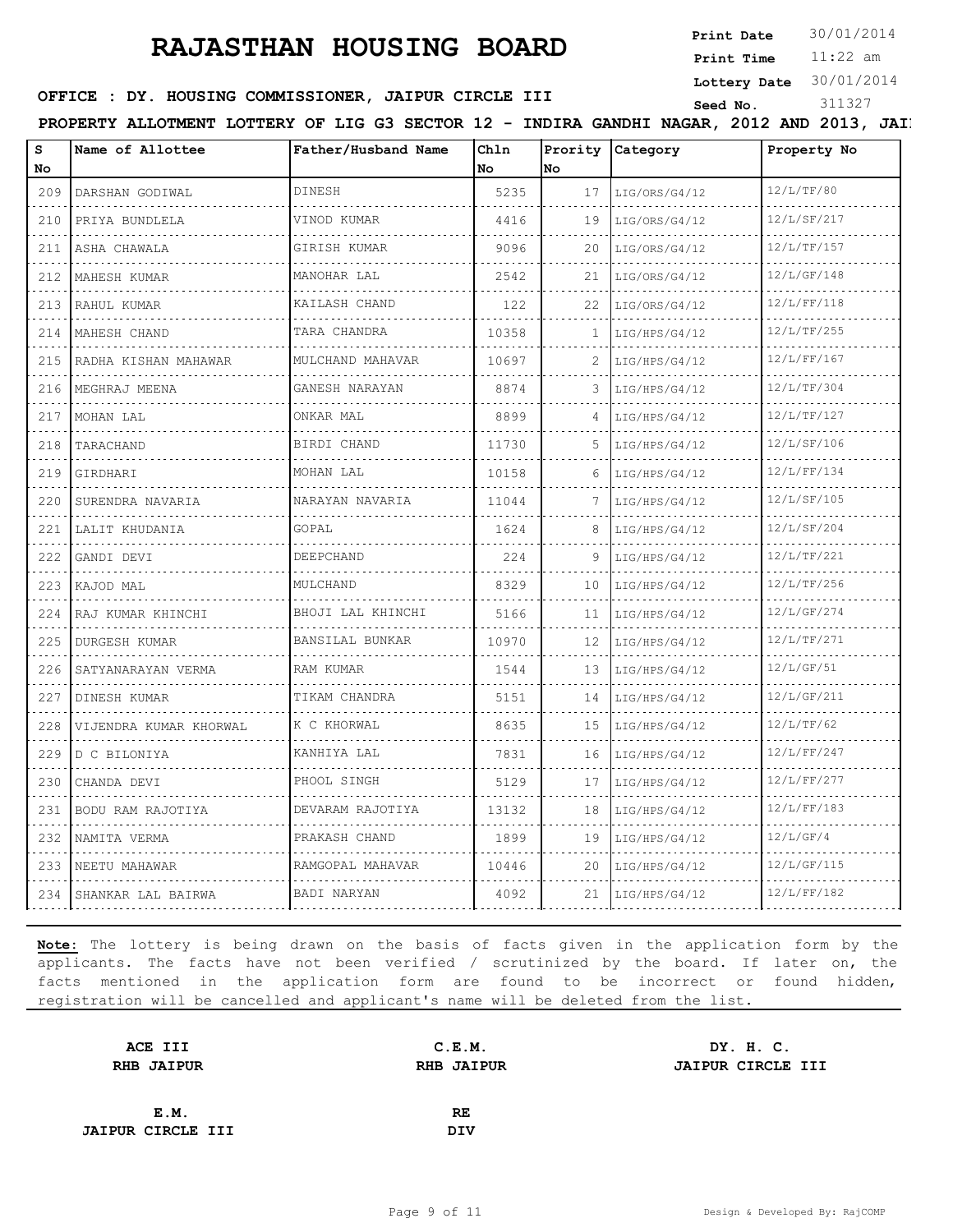**Print Date**  $30/01/2014$ 

11:22 am **Print Time Lottery Date** 30/01/2014

### **OFFICE : DY. HOUSING COMMISSIONER, JAIPUR CIRCLE III** Seed No. 311327

PROPERTY ALLOTMENT LOTTERY OF LIG G3 SECTOR 12 - INDIRA GANDHI NAGAR, 2012 AND 2013, JAIP

| S                                  | Name of Allottee             | Father/Husband Name | Chln  |    | Prority Category | Property No |
|------------------------------------|------------------------------|---------------------|-------|----|------------------|-------------|
| No                                 |                              |                     | No    | No |                  |             |
| 235                                | KAILASH RAIGER               | LAKHARAM            | 9486  | 22 | LIG/HPS/G4/12    | 12/L/SF/203 |
| 236                                | RAJESH                       | HANSRAJ             | 13147 | 23 | LIG/HPS/G4/12    | 12/L/SF/218 |
| 237                                | HINA CHAUHAN<br>.            | OM PRAKASH          | 13134 | 24 | LIG/HPS/G4/12    | 12/L/SF/202 |
| 238                                | HARI SHANKAR KHATIK          | BABULAL KHATIK      | 5246  | 25 | LIG/HPS/G4/12    | 12/L/SF/11  |
| 239                                | PRAKASH CHAND BAIRWA<br>.    | PRAHALAD BERWA      | 6547  | 26 | LIG/HPS/G4/12    | 12/L/TF/302 |
| 240                                | KALU RAM JALUTHARIYA         | GANGA SAHAYA        | 7250  | 27 | LIG/HPS/G4/12    | 12/L/FF/296 |
| 241                                | LOHADI<br>.                  | LOHICHA             | 10316 | 1  | LIG/ORS/G5/12    | 12/L/SF/154 |
| 242                                | HEMLATA MEENA                | MAN SINGH           | 8273  |    | LIG/ORS/G5/12    | 12/L/TF/32  |
| 243<br>$\sim$ $\sim$ $\sim$ $\sim$ | BHAG CHAND MEENA             | <b>RATIRAM</b>      | 278   | 3  | LIG/ORS/G5/12    | 12/L/SF/121 |
| 244                                | RAMESH CHAND MEENA           | CHHITAR MAL MEENA   | 1696  | 4  | LIG/ORS/G5/12    | 12/L/SF/185 |
| 245                                | NARENDRA KUMAR MEENA<br>.    | RAMKARNA            | 5087  | 5  | LIG/ORS/G5/12    | 12/L/GF/164 |
| 246<br>and the con-                | MOHIT KUMAR MEENA            | SAMBHOO DAYAL       | 6034  | ีค | LIG/ORS/G5/12    | 12/L/GF/131 |
| 247                                | <b>UDAY SINGH MEENA</b><br>. | KAMAL RAM           | 8248  |    | LIG/ORS/G5/12    | 12/L/TF/30  |
| 248                                | RAM SINGH MEENA              | S L MEENA           | 8651  | 8  | LIG/ORS/G5/12    | 12/L/GF/177 |
| 249<br>$\sim$ $\sim$ $\sim$ $\sim$ | GAJRAJ MEENA                 | MAHADEV SINGH MEENA | 10535 | 9  | LIG/ORS/G5/12    | 12/L/GF/129 |
| 250                                | SUMAN MEENA<br>.             | OM PRAKASH          | 7555  | 11 | LIG/ORS/G5/12    | 12/L/GF/82  |
| 251                                | RAMESH KUMAR MEENA           | KAILASH KUMAR       | 4573  | 12 | LIG/ORS/G5/12    | 12/L/TF/160 |
| 252                                | YOGESH KUMAR MEENA           | HARI RAM            | 8260  | 13 | LIG/ORS/G5/12    | 12/L/TF/15  |
| 253                                | KIRAN DEVI MEENA<br>.        | DWARKA PRASAD       | 7595  | 14 | LIG/ORS/G5/12    | 12/L/FF/117 |
| 254                                | KAILASHI DEVI                | VIJAY SINGH MEENA   | 9460  | 15 | LIG/ORS/G5/12    | 12/L/SF/43  |
| 255                                | BADRI PRASAD MEENA           | JOHARI LAL MEENA    | 6249  | 16 | LIG/ORS/G5/12    | 12/L/GF/210 |
| 256                                | GIRIRAJ PRASAD MEENA         | RAMNIVAS            | 8745  | 1  | LIG/HPS/G5/12    | 12/L/GF/114 |
| 257                                | RAMESH CHAND MEENA           | SOHAN LAL           | 7262  | 3  | LIG/HPS/G5/12    | 12/L/GF/163 |
| 258                                | DHARM SINGH MEENA            | GOKUL RAM MEENA     | 5152  | 4  | LIG/HPS/G5/12    | 12/L/FF/40  |
| 259                                | LEKHRAJ MEENA                | BASANT KUMAR MEENA  | 12157 | 5. | LIG/HPS/G5/12    | 12/L/SF/138 |
| 260                                | OMVATI DEVI                  | SUNIL KUMAR         | 8058  | 6  | LIG/HPS/G5/12    | 12/L/GF/242 |

| ACE III                  | C.E.M.            | DY. H. C.                |
|--------------------------|-------------------|--------------------------|
| <b>RHB JAIPUR</b>        | <b>RHB JAIPUR</b> | <b>JAIPUR CIRCLE III</b> |
|                          |                   |                          |
| E.M.                     | RE                |                          |
| <b>JAIPUR CIRCLE III</b> | DIV               |                          |